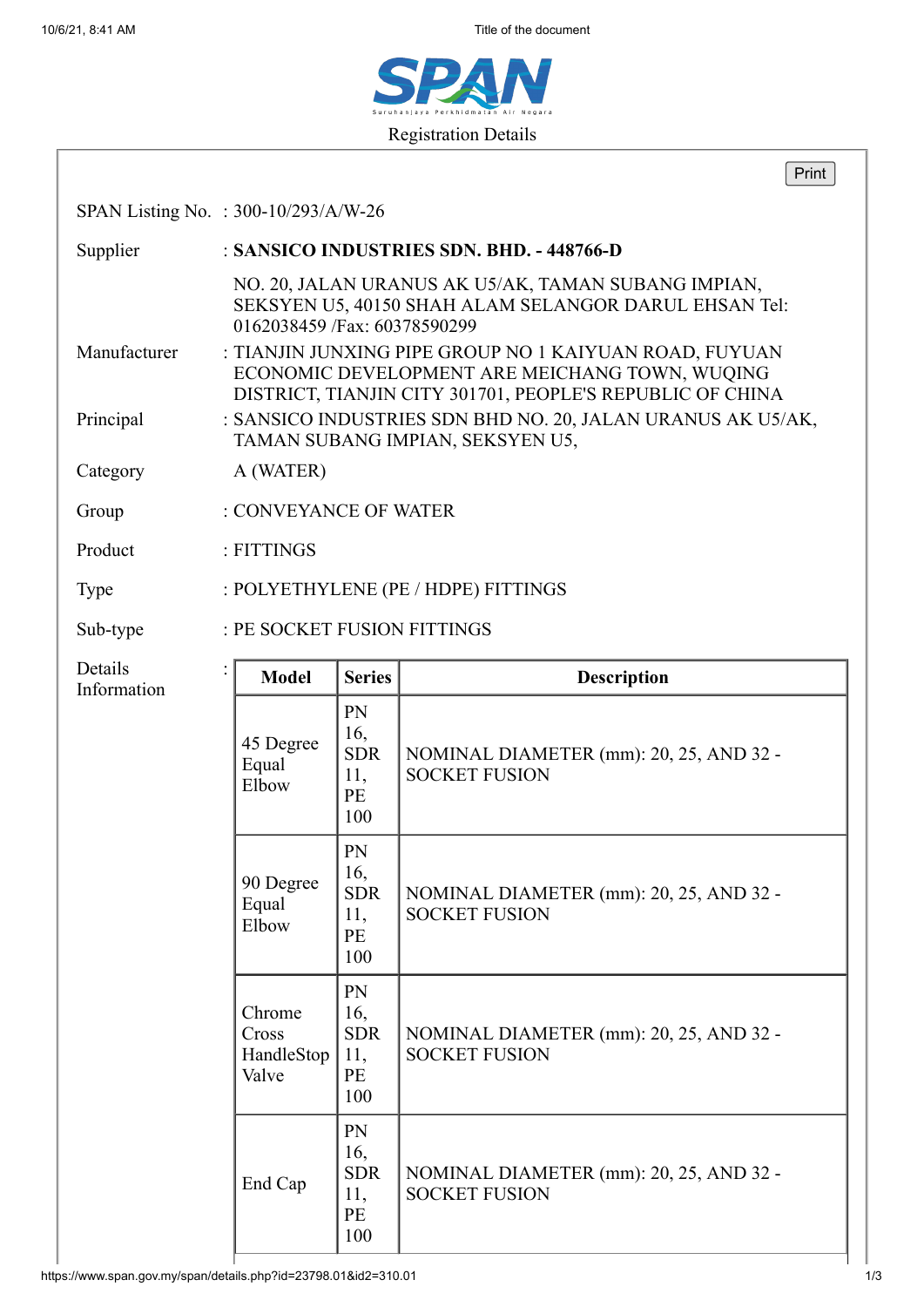| <b>Model</b>                   | <b>Series</b>                               | <b>Description</b>                                                                                                                                                                               |
|--------------------------------|---------------------------------------------|--------------------------------------------------------------------------------------------------------------------------------------------------------------------------------------------------|
| Equal<br>Coupler               | PN<br>16,<br><b>SDR</b><br>11,<br>PE<br>100 | NOMINAL DIAMETER (mm): 20, 25, AND 32 -<br><b>SOCKET FUSION</b>                                                                                                                                  |
| <b>Equal Tee</b>               | PN<br>16,<br><b>SDR</b><br>11,<br>PE<br>100 | NOMINAL DIAMETER (mm): 20, 25, AND 32 -<br><b>SOCKET FUSION</b>                                                                                                                                  |
| Female<br>Threaded<br>Coupling | PN<br>16,<br><b>SDR</b><br>11,<br>PE<br>100 | NOMINAL DIAMETER (mm): 20 X 1/2", 20 X 3/4", 25<br>X 1/2", 25 X 3/4", 32 X 1/2", 32 X 3/4", 32 X 1", 40 X 1<br>1/4", 50 X 1 1/2", 60 X 2", 75 X 2 1/2", 90 X 3", AND<br>110 X 4" - SOCKET FUSION |
| Female<br>Threaded<br>Elbow    | PN<br>16,<br><b>SDR</b><br>11,<br>PE<br>100 | NOMINAL DIAMETER (mm): 20 X 1/2", 20 X 3/4", 25<br>X 1/2", 25 X 3/4", 32 X 1/2", 32 X 3/4", 32 X 1", 40 X 1<br>1/4", 50 X 1 1/2" AND 60 X 2" - SOCKET FUSION                                     |
| Female<br>Threaded<br>Tee      | PN<br>16,<br><b>SDR</b><br>11,<br>PE<br>100 | NOMINAL DIAMETER (mm): 20 X 1/2", 25 X 1/2", 25<br>X 3/4", 32 X 1/2", 32 X 3/4" AND 32 X 1" - SOCKET<br><b>FUSION</b>                                                                            |
| Male<br>Threaded<br>Coupling   | PN<br>16,<br><b>SDR</b><br>11,<br>PE<br>100 | NOMINAL DIAMETER (mm): 20 X 1/2", 20 X 3/4", 25<br>X 1/2", 25 X 3/4", 32 X 1/2", 32 X 3/4", 32 X 1", 40 X 1<br>1/4", 50 X 1 1/2", 60 X 2", 75 X 2 1/2", 90 X 3", AND<br>110 X 4" - SOCKET FUSION |
| Male<br>Threaded<br>Elbow      | PN<br>16,<br><b>SDR</b><br>11,<br>PE<br>100 | NOMINAL DIAMETER (mm): 20 X 1/2", 20 X 3/4", 25<br>X 1/2", 25 X 3/4", 32 X 1/2", 32 X 3/4", 32 X 1", 40 X 1<br>1/4", 50 X 1 1/2" AND 60 X 2" - SOCKET FUSION                                     |
| Male<br>Threaded<br>Tee        | PN<br>16,<br><b>SDR</b><br>11,<br>PE<br>100 | NOMINAL DIAMETER (mm): 20 X 1/2", 25 X 1/2", 25<br>X 3/4", 32 X 1/2", 32 X 3/4" AND 32 X 1" - SOCKET<br><b>FUSION</b>                                                                            |